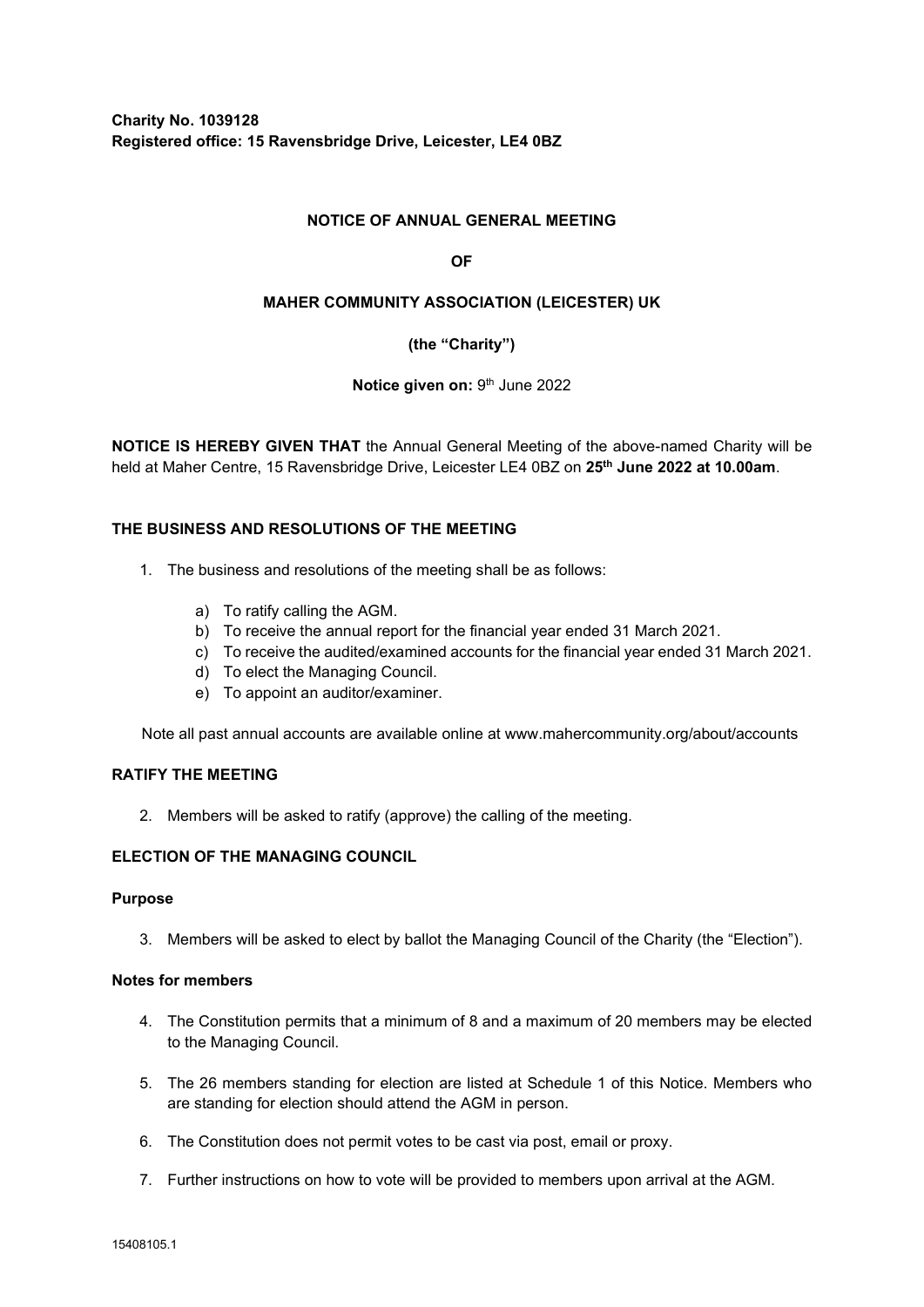- 8. Voting will close at 1.00PM.
- 9. The candidates who receive the most votes will be chosen for election to the Managing Council.
- 10. The results of the Election will be declared at the AGM and the AGM will resolve to elect the successful candidates. The results of the Election will subsequently be notified to all members in writing.
- 11. The election of members to the Managing Council is subject to passing enhanced Disclosure and Barring Service (DBS) checks and completing the Charity's internal training.

### **Members entitled to vote**

- 12. Subject to the exception at paragraph 11 of this Notice, all Maher persons who subscribe to the objects of the Charity and live in the postal area of Leicestershire (with postcode starting "LE") shall be entitled to vote in the Election.
- 13. Any Maher persons who live in the postal area of Loughborough (with postcode starting "LE11" and "LE12") shall not be entitled to vote in the Election.

### **Supervision**

14. BPC Chandarana + Co Limited, an independent accountancy firm, have been appointed for the purpose of supervising and conducting the Election.

### **Proof of identity**

- 15. Members will need to bring the following evidence of identity to the Election:
	- a) A copy of this notice;
	- b) Valid photo identification (passport or driving licence); and
	- c) Proof of address (recent utility or bank statement).
- 16. Members may not be permitted to participate in the Election without producing satisfactory evidence of identity.

#### **Privacy policy**

17. The personal data of members will be processed for the purposes of enabling members to participate in the Election. Please refer to the Privacy Notice at Schedule 2 to the Notice for further details on how personal data will be collected, processed, and used.

## **By order of the Board of Holding Trustees.**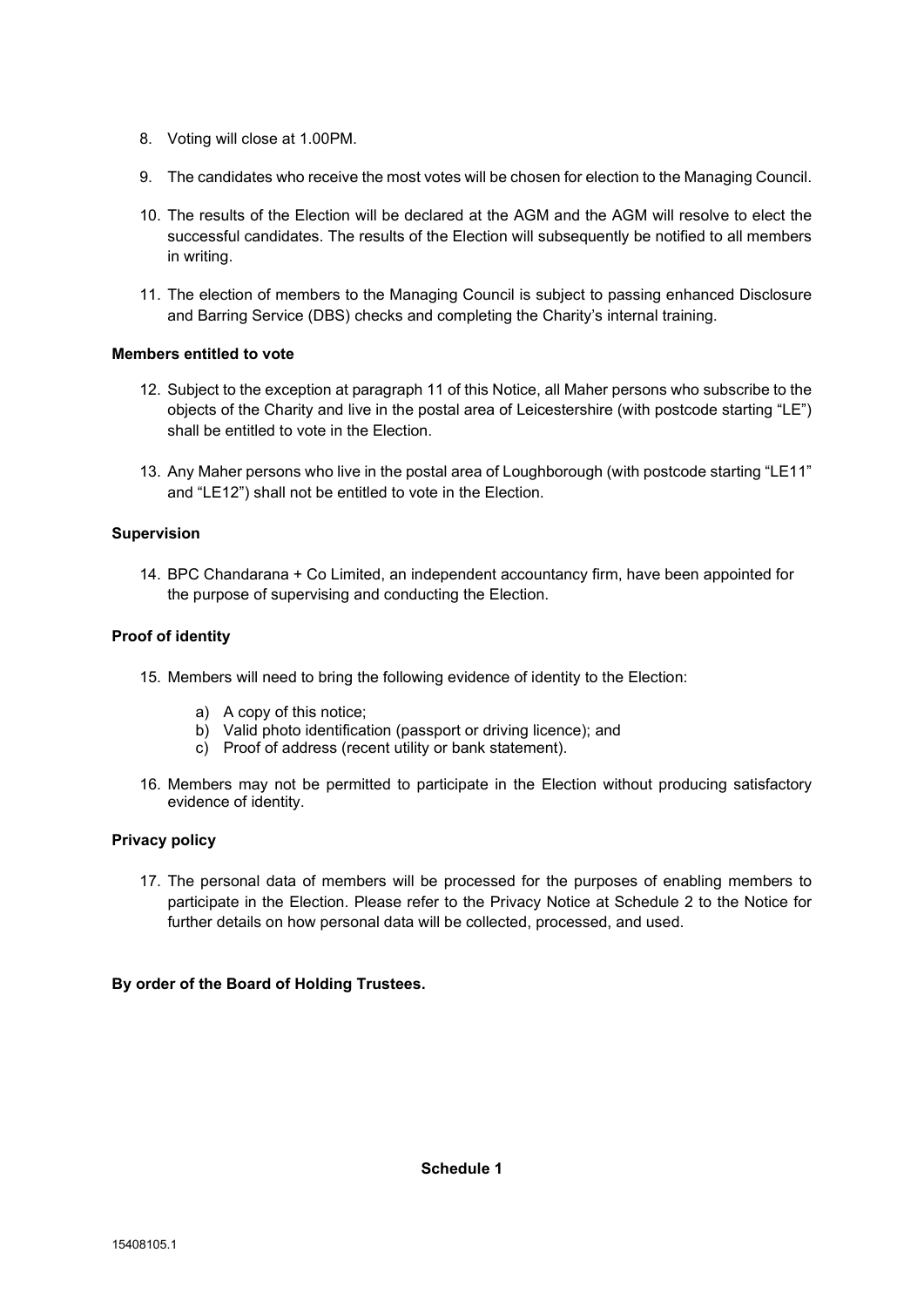# **Candidates standing for election to the Managing Council**

| No.             | <b>Surname</b>  | Forename(s)          |
|-----------------|-----------------|----------------------|
| $\mathbf{1}$    | <b>Bokhiria</b> |                      |
|                 |                 | Mayur Kara           |
| $\overline{2}$  | Godhaniya       | <b>Hitesh Kana</b>   |
| 3               | Goronia         | <b>Bhanumati</b>     |
| 4               | Goroniya        | Vikram               |
| 5               | Karavadra       | Ashok                |
| 6               | Karavadra       | Geeta Mahesh         |
| $\overline{7}$  | Karavadra       | Kishor               |
| 8               | Karavadra       | Sanjay               |
| 9               | Karavadra       | Vipal Laxman         |
| 10              | Keshwala        | Manish Kanabhai      |
| 11              | Keshwala        | Nagajan              |
| 12              | Khistariya      | <b>Vivek</b>         |
| 13              | Khunti          | Arjan Duda           |
| $\overline{14}$ | Khunti          | <b>Bhima Sumra</b>   |
| 15              | Khunti          | Devi                 |
| 16              | Modhavadiya     | Atul                 |
| 17              | Modhavadiya     | Niraj Vinodbhai      |
| 18              | Modhwadia       | Kara                 |
| $\overline{19}$ | Modhwadia       | <b>Mandan Savdas</b> |
| 20              | Modhwadia       | Manjula              |
| 21              | Odedra          | Ajaykumar            |
| $\overline{22}$ | Odedra          | Geeta                |
| 23              | Odedra          | Karan Davabhai       |
| 24              | Ranavaya        | Chetna               |
| 25              | Sida            | <b>Bhanu</b>         |
| 26              | Sida            | Tamu                 |